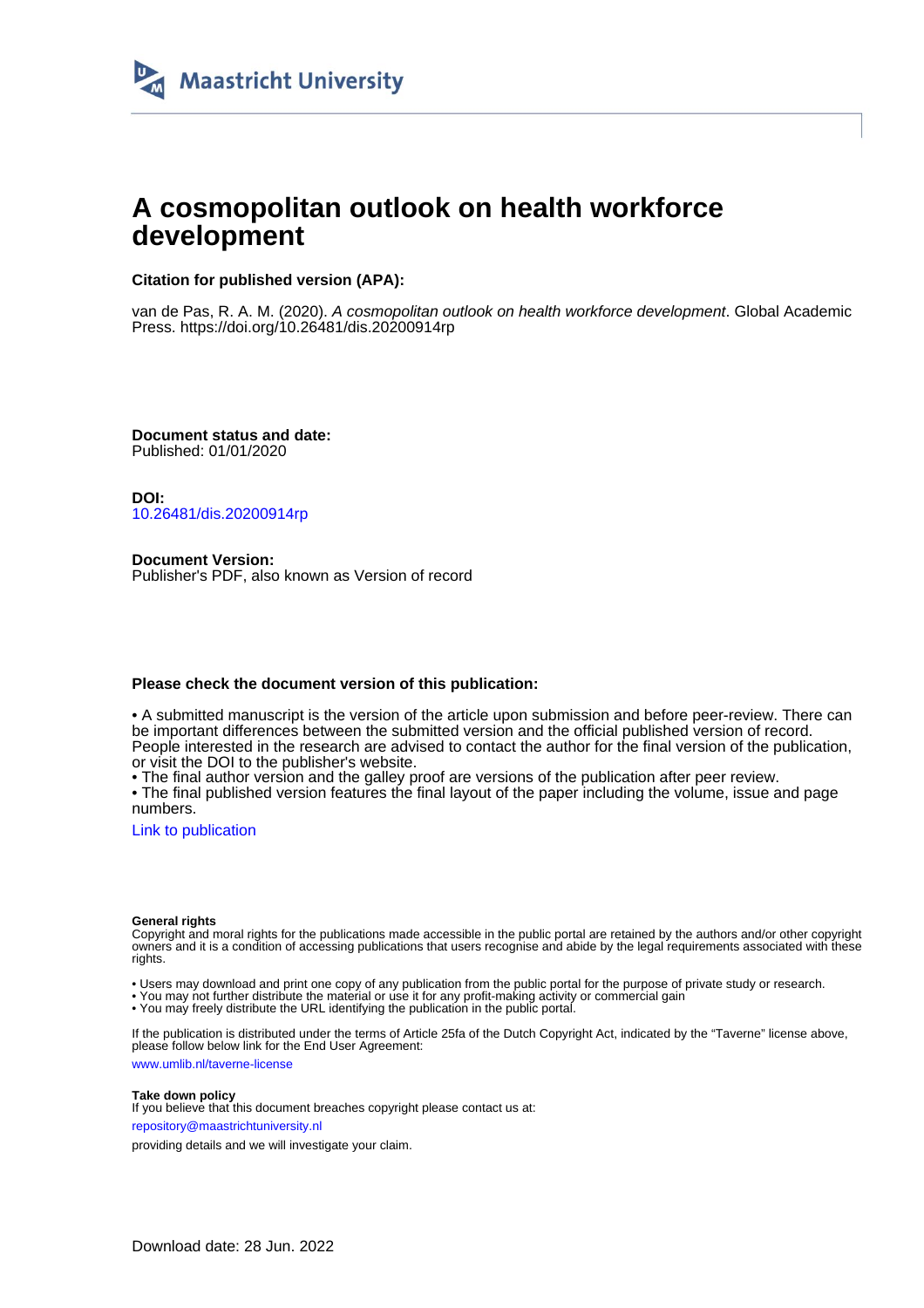# ANNEX 1:

**Valorization Addendum**

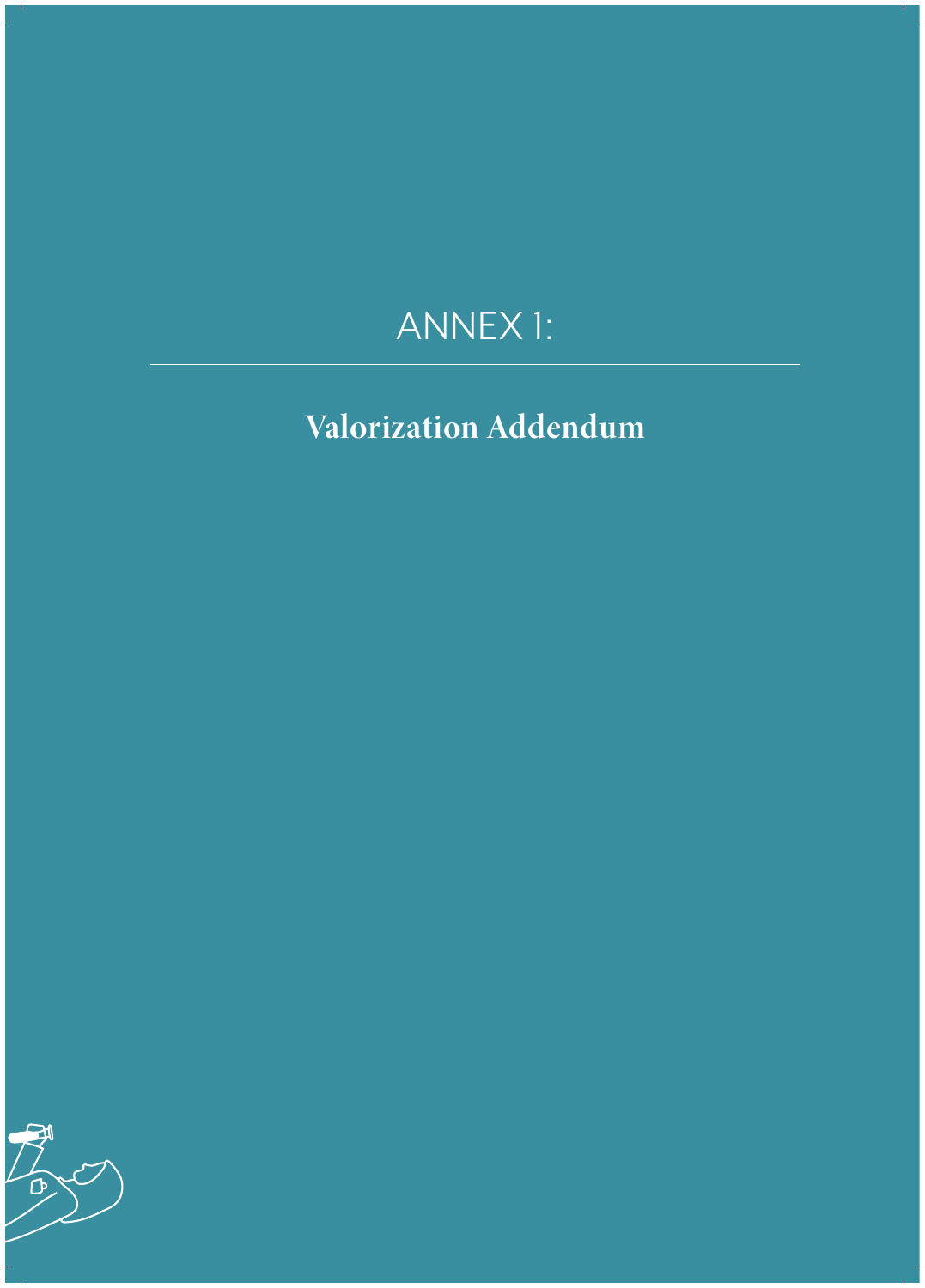#### **1 THE SOCIAL AND ECONOMIC RELEVANCE OF THE RESEARCH**

The social and economic relevance of the research and studies embedded in the chapters of this thesis is considerable. The challenge of Health Workforce (HWF) development has been a core consideration for national governments and multilateral agencies alike. Despite the advance of global public health and medical interventions, several bottlenecks hinder the development and functioning of strong and equitable health systems. The absence of a strong HWF being one of them. The state and complexity of HWF development and mobility across sectors, institutions, professional cadres, and nations is a recurrent theme in the teaching of global health and public health students. They identify it as a priority concern for governments and non-governmental health actors alike. This thesis has indicated the gap between this social demand for, and public health needs of, having a strong HWF in place while at the same time, economic policy choices and financial investment are constrained in many settings.

The thesis incorporates publicly identified and publicly financed research assignments that look into the governance, policy, and political constellations of HWF actions as well as broader global health developments. The HWF study in Guinea in chapter 3 has been financed as part of a bilateral scientific development cooperation and capacity-building program between the Belgian and Guinean governments. The comparative tracing study on HWF policy actions was funded by, and conducted in close collaboration with the World Health Organization's (WHO's) HWF department and was aligned with the WHO's 12th General Programme of Work, 2014–2019. The first of the two studies in chapter 4 was initiated and financed through development cooperation funding by the Dutch government as well as the European Union (EU) while I was still working at the civil society organization Wemos, and the second when I was specifically working with the EU on a project to advance HWF development in an equitable manner (HealthWorkers4All, 2013–2016). Both studies were published in academic journals on invitation by the WHO itself (on the Global Code of Practice) or by scholars who were analyzing the WHO governance reform processes and its debates (on democratizing the WHO) at length. The study in chapter 5 on the securitization of health and Attacks Against Health Care Workers in Conflict (AHCC) engages with an international debate and attention to AHCC that has increased after the eruption of the Syrian conflict and in relation to violence against health care workers during the Ebola outbreaks in 2014–2015 and 2018–2020. This study specifically aims to provide insight into why attacks against health care workers have increased rather than arguing that they should stop under humanitarian law. This study was not commissioned or funded by third parties. The study in chapter 6 was funded under, and was the final research output of, a Horizon 2020 research grant by the European Commission for the research program 'Goals and Governance for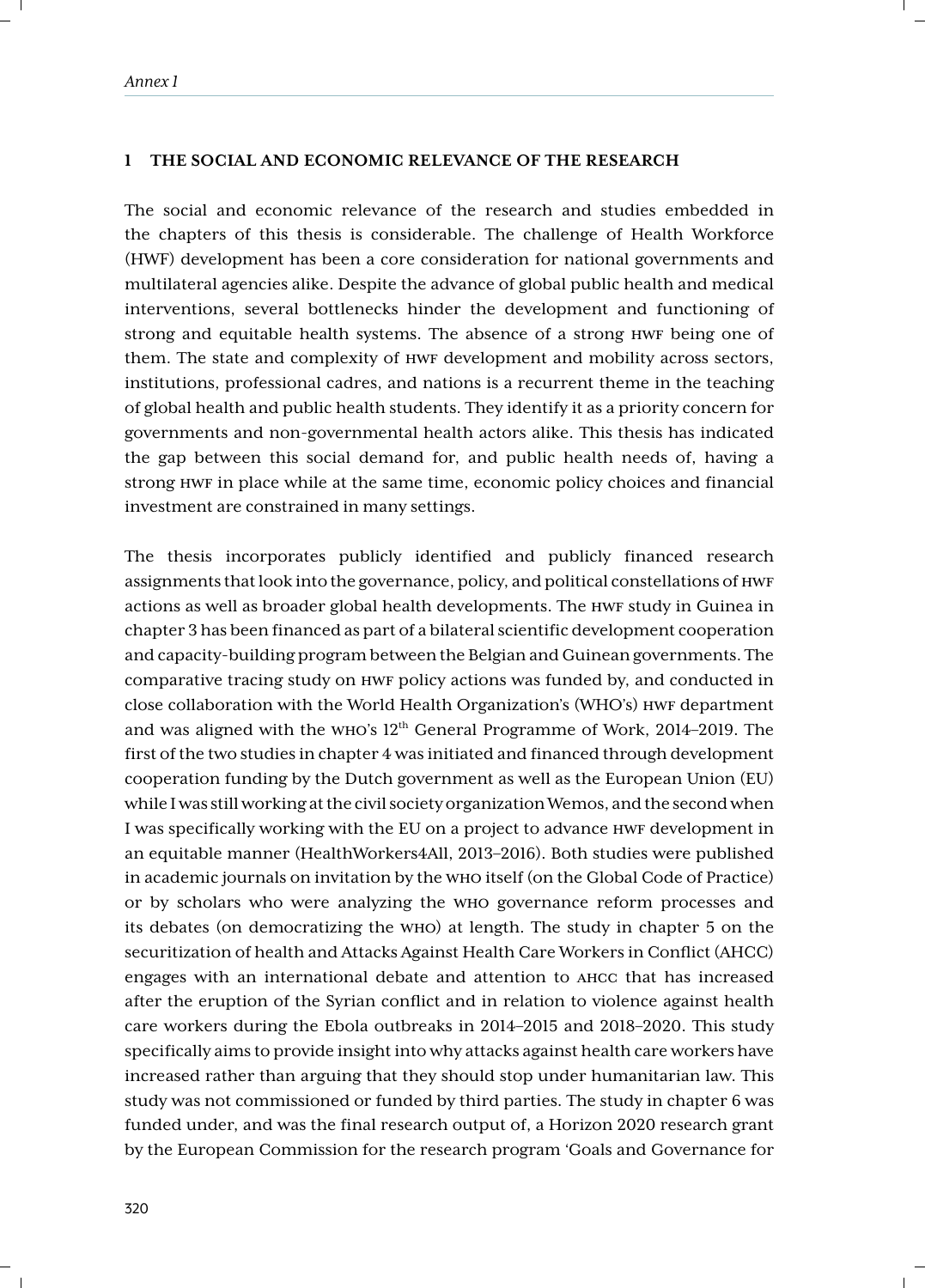Health' (Go4Health, 2013–2016). This program followed the EU's strategic objective to provide scientific guidance to develop the Sustainable Development Goals (SDGs) and to help shape the EU's policy priorities engaging with the Sustainable Development Agenda. Finally, the relevance of the discussion chapter (chapter 7) and its analysis on the research questions, by including a political-economy framework (the globalization paradox and its trilemma) provides an elaborated perspective on the possibilities and limitations of Global Health Governance (GHG) and advancing HWF goals within the current Sustainable Development Agenda. It argues for transformative pathways beyond and outside current international collaboration regarding health systems and its workforce by explicitly embarking on an alternative circular economy and respecting the planetary boundaries approach. It eventually considers economic Degrowth options and thinking through what this implies for health systems development.

#### **2 TARGET GROUPS OUTSIDE ACADEMIC CIRCLES**

This study has engaged with, and in several ways targeted groups outside the academic circles. I have discussed several policy and governance components on numerous occasions and platforms with, amongst others, policymakers from multilateral organizations such as the WHO, World Bank, UN Children's Fund (UNICEF), Global Health Workforce Alliance (GHWA), Global Fund (GF), etc. I have engaged with program officers and Human Resources for Health (HRH)-policymakers from several countries as part of the tracing study and debates on workforce migration. Given the specific focus on Guinea, our research team has been engaging with policymakers, school directors, HWF managers, and professionals at national and local levels. The several articles in the chapters were also being discussed via ongoing engagements with civil society networks and non-governmental organizations (NGOs), both in Europe and in Low- and Middle-Income Countries (LMICs). This includes NGO development networks like Medicus Mundi International – Network health for All!, Médecins Sans Frontières (MSF), African Medical and Research Foundation (AMREF), OXFAM, and Intrahealth International as well as civil society activists groups like the People's Health Movement. There has been active collaboration with international labor unions such as Public Services International on the HWF migration challenge. The AHCC paper addresses humanitarian health care workers, asking them to reflect on their role in times of conflict. I have participated in several non-scientific panels discussing HWF development with representatives from professional associations such as the International Council of Nurses, the World Medical Association, and the International Federation of Medical Students' Associations. The WHO governance reform and global health priorities for the SDGs have been discussed with representatives from national diplomatic missions to the United Nations (UN),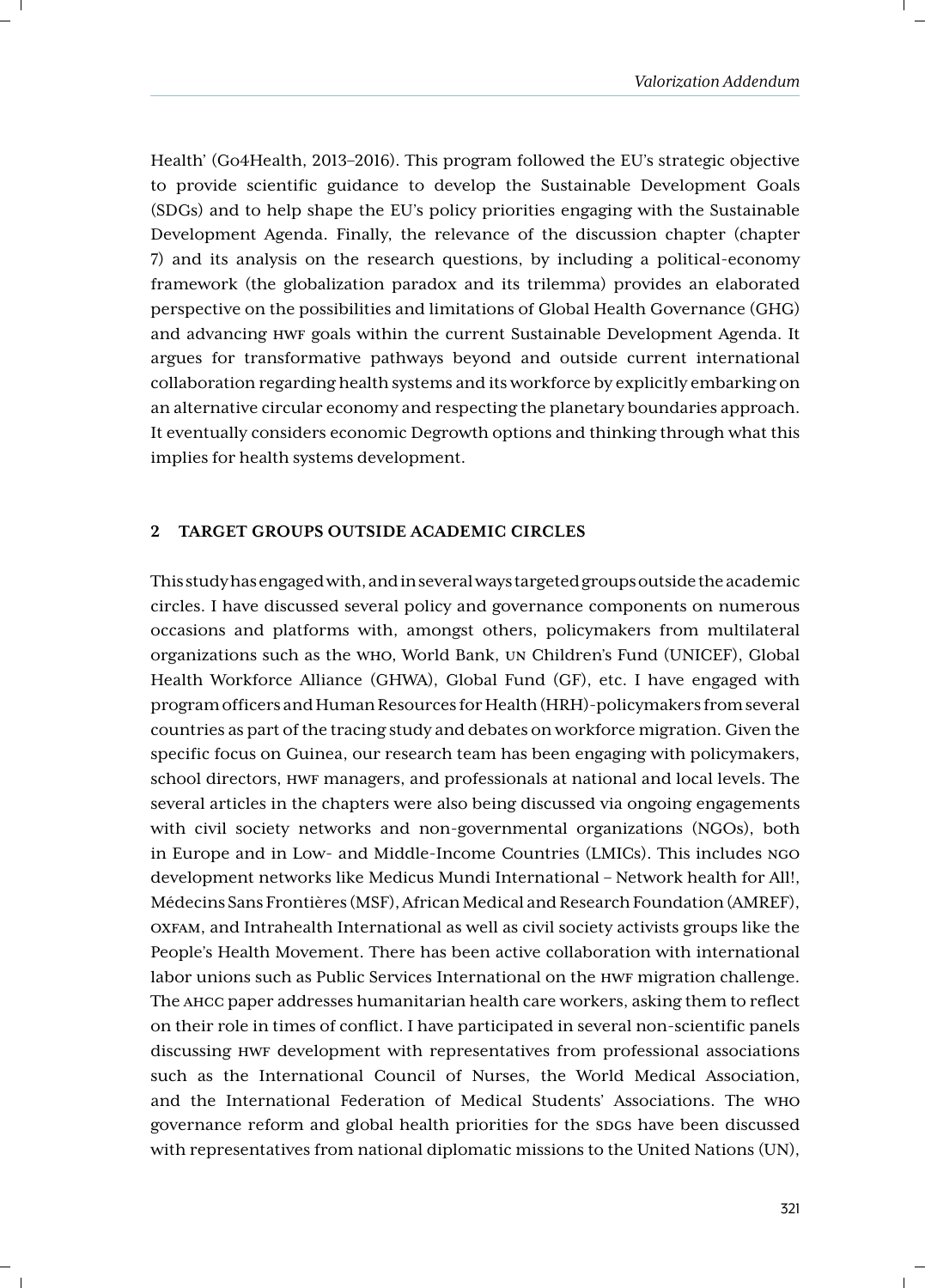the European Commission as well as policymakers from ministries of development cooperation, foreign affairs, and finance from several, mainly European, countries. Health workforce governance requires complex, inter-sectoral approaches, involving a range of actors. I have engaged extensively with the actors mentioned above during the time of research and writing.

#### **3 ACTIVITIES AND PROCESSES**

The study and its several components have been analyzed and discussed as part of international policy debates on HWF governance, migration and global health reforms. The WHO's Code of Practice on the International Recruitment of Health Personnel was adopted by the World Health Assembly in 2010. I was already involved, as a civil society actor, in the original policy shaping and dialogue that led to the global Code. Since then there have been policy debates about its implementation, including formal reviews on the relevance and effectiveness of the code every 5 years. The paper in chapter 4 on implementation of the code in the European and African region was used as evidence for the WHO's first round of review in 2015. Our study on Global Skills Partnerships and health workforce migration, referred to in the discussion, has been used as evidence in the ongoing second review of the Code in 2020.

The policy tracing study on HRH commitments made by 57 government and other actors at the 3rd global forum on HRH in Recife, Brazil has been part of the accountability mechanisms that were established under the GHWA during the first forum in 2008. The study traced HRH actions made during the period between the  $3<sup>rd</sup>$  and  $4<sup>th</sup>$  Global Forum. It was presented at the 4<sup>th</sup> Global Symposium on Health Systems Research, Vancouver in 2016 as well as the 4th Global Forum on HRH, Ireland in 2017. The latter entailed a panel discussion with government as well as NGO representatives about possibilities and challenges moving HRH actions and investments forward. During this  $4<sup>th</sup>$  Global Forum, specific attention was given to the countries in West-Africa, including Guinea, and the international cooperation required for building resilient health systems and investing in its HWF after the Ebola outbreak in 2014–2015.

The paper on the WHO governance contributes to a longer debate on reform and financing of the WHO, with the need for the WHO to become more autonomous, inclusive, and effective. The debate on the governance of the WHO in relation to other actors, including how to avoid conflicts of interests, has been taking place since 2010. It has been discussed during and around the World Health Assembly (WHA), both formally and in side-events, as well as in several global health fora. Financing and governing the WHO as the key normative actor in global health remains very relevant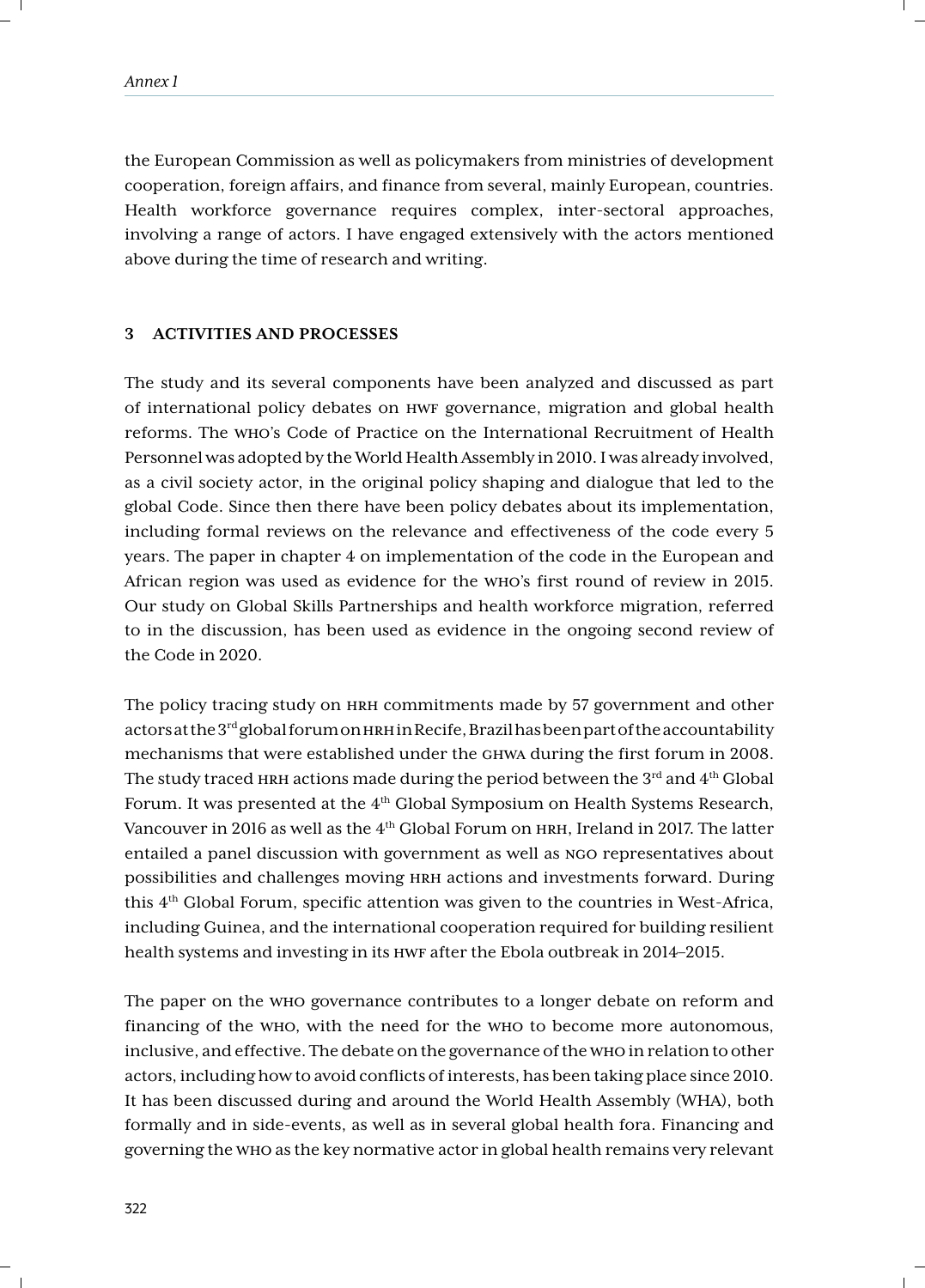but, as this thesis indicates, is under considerable pressure given the fragility of multilateralism and forces of financialization, hyper-globalization, and countries choosing national interests and sovereignty over global public goods.

In 2015, I presented the GHG and SDG draft study at a panel during the annual European Health Forum, Austria as well as during the European Global Health Policy Platform. Both are places where policy, strategy, and science are discussed by multiple actors working on European Global Health issues. The final seminar of the Go4Health Horizon 2020 project, including discussion of its final outcomes, took place at the Prince Mahidol Award Conference, Thailand in 2016. This is likewise a leading annual global health forum for policymakers, practitioners, and scientists.

The securitization of health and AHCC paper was discussed in 2018 during a seminar hosted by the International Peace Institute in Geneva with the title: "Doctors in War Zones: International Policy and Healthcare During Armed Conflict". In 2016 and 2017, I have participated in two policy dialogues hosted by the Graduate Institute Geneva and led by Prof. Kickbusch, on the topic of 'overcoming the gridlock in GHG.' In these dialogues, I have put forward some of the challenges of moving GHG forward in relation to health systems development. The paper on "moving the health workforce agenda beyond economic growth" was presented in 2018 at the 4th People's Health Assembly, a main global health activist network in Bangladesh.

The debate on workforce governance and migration is further pursued under the International Platform on Health Workforce Mobility, co-governed by the WHO, the International Labour Organisation (ILO), and the Organisation for Economic Cooperation and Development (OECD). I participated in this platform representing the Medicus Mundi International network. In 2019, I was part of the team conducting a study on addressing health workforce mobility in the European region, funded by the Open Society Foundations. This initiative will be continued as a new civilsociety-led platform addressing the inequities in health workforce mobility.

## **4 INNOVATION**

Innovation in this study exists in the fact that it is a cross-disciplinary approach and boundary spanning as such. I have applied a political-economic framework ('The globalization paradox') as well as integrated reflections on the cosmopolitan outlook, which is a socio-philosophical perspective on the challenges in modern societies and how to overcome that in an era of reflective modernity. By doing so, I have added new conceptual perspectives on HWF development that traditionally follow public health and labor economics theory including scientific methods that